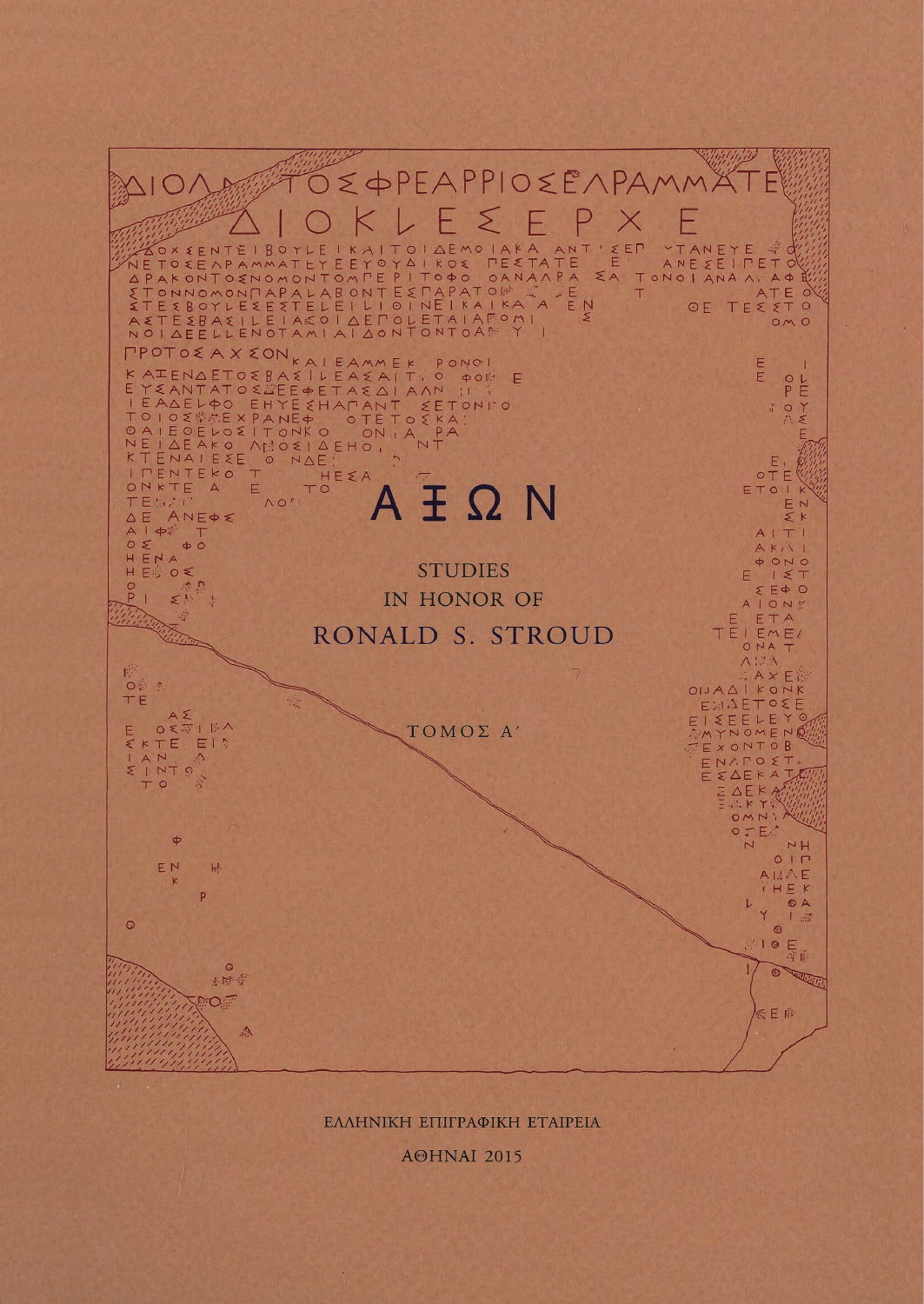# **ΠΕΡΙΕΧΟΜΕΝΑ**

# ΤΟΜΟΣ Α'

|                                                       | 13 |
|-------------------------------------------------------|----|
| ALAN L. BOEGEHOLD (†), Some Views on Ronald S. Stroud | 15 |
|                                                       | 19 |
| NANCY BOOKIDIS, Ronald S. Stroud in Corinth           | 25 |
|                                                       | 33 |
|                                                       |    |

### $\text{ATTIKH}\Sigma$

| P. J. RHODES, The Date of the «Financial Decrees of Callias» (IG $I^3$ 52).                                                  | 39  |
|------------------------------------------------------------------------------------------------------------------------------|-----|
| MERLE K. LANGDON, Herders' Graffiti                                                                                          | 49  |
| MICHAEL J. OSBORNE, The Athenian Decree for Kallias of Sphettos and the                                                      | 59  |
| ΓΕΩΡΓΙΟΣ ΣΤΑΪΝΧΑΟΥΕΡ, Άλκμεωνίδαι, Κήρυκες και ή άττική λατρεία                                                              | 77  |
| LESLIE L. THREATTE, The Phanodikos Inscription from Sigeum                                                                   | 105 |
| ΧΑΡΑΛΑΜΠΟΣ Β. ΚΡΙΤΖΑΣ, Αττικά ψηφίσματα προς τιμήν των σιτοφυλά-                                                             | 125 |
| NIKOLAOS PAPAZARKADAS, A New Fragmentary Inscribed Account from                                                              | 175 |
| ΓΕΩΡΓΙΑ Ε. ΜΑΛΟΥΧΟΥ, Τών σκηνών και τών έδαφών. Νέα 'Αττική                                                                  | 187 |
| ΓΕΩΡΓΙΟΣ Κ. ΠΑΠΑΔΟΠΟΥΛΟΣ, Παράδοσις τῶν ταμιῶν τῶν ἄλλων θεῶν                                                                | 205 |
| ΑΝΔΡΟΝΙΚΗ Κ. ΜΑΚΡΗ, Θραΰσμα καταλόγου ἱερῶν ἀντικειμένων ἀπὸ τὴν                                                             | 221 |
| STEPHEN D. LAMBERT, Dedication and Decrees commemorating Military                                                            | 233 |
| KEVIN F. DALY, A New Reading of <i>I. Eleusis</i> 193 ( <i>IG</i> II <sup>2</sup> 1280)                                      | 247 |
| DENIS KNOEPFLER, Τὰ τριάχοντα ἔτη. Obesrvations sur le texte, le contenu<br>et la date du décret d'Athènes pour Képhisodôros | 257 |
| STEPHEN V. TRACY, Eurykleides I of Kephisia and the Office of Hoplite                                                        | 291 |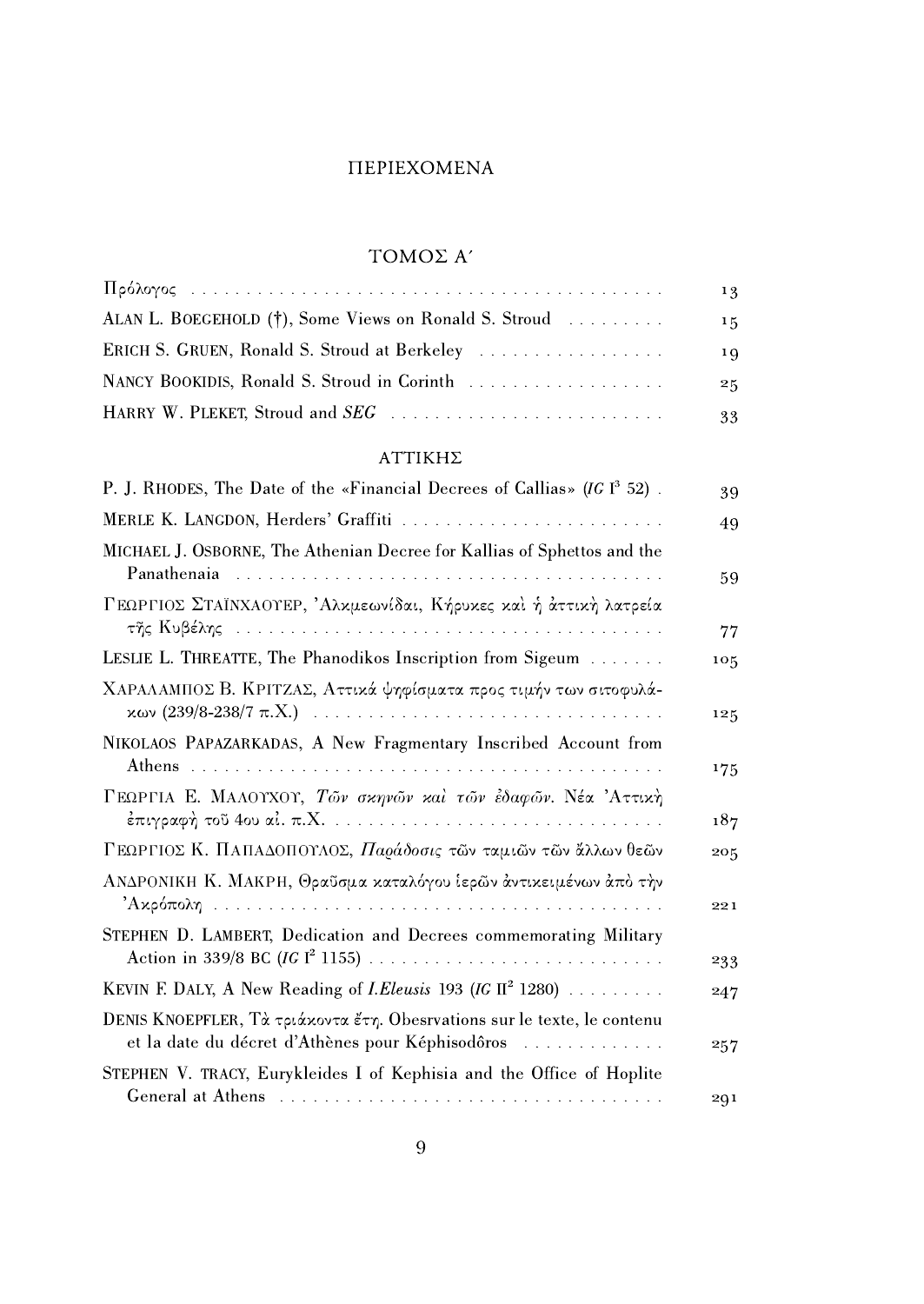#### $\label{thm:2} \Pi\text{EPIEXOMENA}$

| ΔΗΜΗΤΡΗΣ Σ. ΣΟΥΡΛΑΣ, Ανέκδοτη επιγραφή Θησειδών από την Αθήνα        | 299 |
|----------------------------------------------------------------------|-----|
| GERALD V. LALONDE, Early Athenian Astronomy: A new interpretation of |     |
|                                                                      | 323 |
| JOHN McK. CAMP II, Porto Raphti in 1805                              | 351 |
| ADELE C. SCAFURO, The Economics of the Athenian Court System         | 363 |
| EDWARD E. COHEN, Maritime profiteering in fourth-century Athens      | 393 |

## TOMOΣ B'

# ΑΤΤΙΚΗΣ (συνέχεια)

| $\Sigma$ ΟΦΙΑ ΑΛΙΦΕΡΗ, 'Ανάθημα έφήβων στον ήρωα Λεώ |  | 425 |
|------------------------------------------------------|--|-----|
|------------------------------------------------------|--|-----|

### ΠΕΛΟΠΟΝΝΗΣΟΥ

| CHARLES K. WILLIAMS II, Notes on the development of Corinthian oligar-<br>chy and its interruption by the Kypselid tyranny $\ldots$                                               | 447 |
|-----------------------------------------------------------------------------------------------------------------------------------------------------------------------------------|-----|
| MICHAEL D. DIXON, A List of Properties from the Sanctuary of Poseidon at                                                                                                          | 46q |
| STEPHEN G. MILLER, Nemea, Sikyon, and Delphi                                                                                                                                      | 481 |
| BENJAMIN W. MILLIS, An Overlooked Hellenistic Sculptor from Lacedae-<br>monia (SEG XI 131a) $\ldots \ldots \ldots \ldots \ldots \ldots \ldots \ldots \ldots \ldots \ldots \ldots$ | 495 |
| ΕΛΕΝΗ ΖΑΒΒΟΥ, 'Αναθηματική έπιγραφή άπό τις Κροκεές Λακωνίας                                                                                                                      | 507 |
| CHRISTIAN HABICHT, Die in Messene verwendete Ara                                                                                                                                  | 515 |
| Γ. Α. ΠΙΚΟΥΛΑΣ, Οί έπιγραφές (tituli rupestri) στη λαγκάδα του Νέδοντος                                                                                                           | 521 |
| ΑΘΑΝΑΣΙΟΣ Α. ΘΕΜΟΣ, Γίνεσθαι τὸν ἀγῶνα τῶν Βαδησιείων κατ' ένιαυ-                                                                                                                 |     |
| τόν. Επιγραφή καθιερώσεως άγώνων άπό το Εξωχώρι Καρδαμύλης.                                                                                                                       | 543 |
| ΒΟΥΛΑ Ν. ΜΠΑΡΔΑΝΗ, Μεσσήνιοι δικαστές στη Λάρισα                                                                                                                                  | 575 |
|                                                                                                                                                                                   |     |

### ΑΛΛΩΝ ΤΟΠΩΝ

| JOHN H. KROLL, A Bronze Allotment Plate from Central Greece           | 595  |
|-----------------------------------------------------------------------|------|
| ENRICA CULASSO GASTALDI, Composizione e mobilità sociale di una cler- |      |
|                                                                       | 599. |
| NORA DIMITROVA – KEVIN CLINTON, The Annual Samothracian Festival      |      |
|                                                                       | 639  |